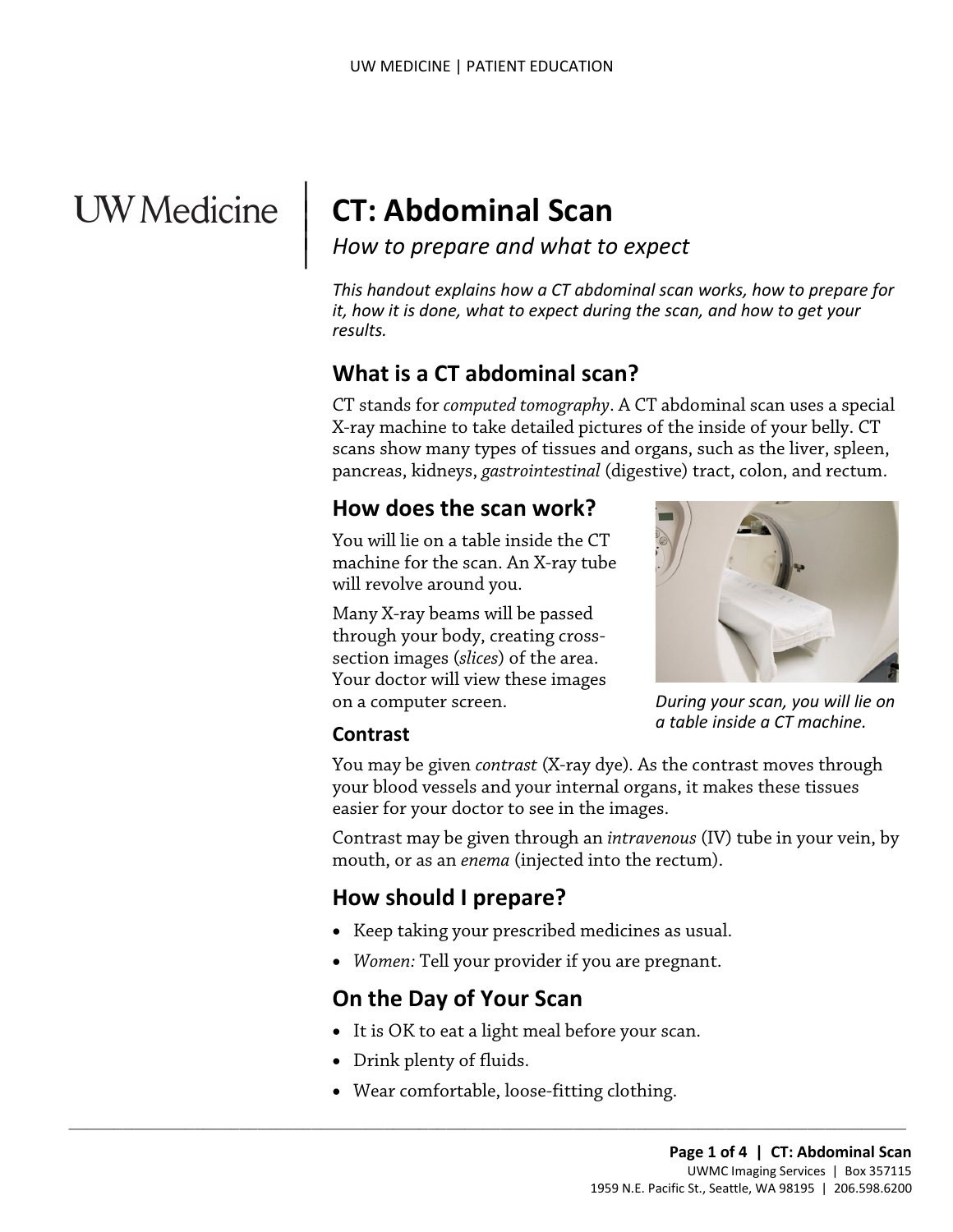

*A CT image of the abdomen.* 

#### **Before the Scan Begins**

- *Women:* If there is any chance you may be pregnant, tell the CT technologist **before** the scan begins.
- Some items can affect the CT images. We may ask you to remove:
	- Any clothing with zippers or snaps
	- Hairpins, jewelry, glasses, hearing aids, and removable dental work

#### **If You Will Receive Contrast**

If you will have IV contrast for your scan:

- We will place an IV tube into your arm vein. This will be done before you enter the scanning room.
- Before your scan, the CT technologist will ask you if you:
- Before your scan, the CT technologist will ask you if you:<br>
 Are allergic to any medicines or iodine. Many types of contras<br>
contain iodine. If you have ever had a reaction to contrast, we<br>
will ask you to take medicine – Are allergic to any medicines or iodine. Many types of contrast contain iodine. If you have ever had a reaction to contrast, we will ask you to take medicine before your scan to prevent a contrast reaction.
	- Have asthma, diabetes, a heart problem, multiple myeloma, or kidney disease. These conditions may increase your risk of having a reaction to the contrast. For example, kidney disease makes it harder for your body to remove the contrast from your bloodstream.

If you are having a CT scan of the *gastrointestinal* (digestive) tract, we will give you liquid contrast. You will either take this liquid by mouth or receive it as an enema. If you will take the contrast by mouth, you will drink 1 liter of contrast 1 hour before your scan begins.

## **Can a family member or friend stay with me during the scan?**

- CT scans use X-rays. Because of this, you may not have a family member or friend in the CT room during the scan.
- If a child is having this scan, a parent may stay in the room with their child to help ease fear and give comfort. The parent must wear a lead apron to protect them from radiation exposure.

## **What can I expect during the scan?**

 $\_$  ,  $\_$  ,  $\_$  ,  $\_$  ,  $\_$  ,  $\_$  ,  $\_$  ,  $\_$  ,  $\_$  ,  $\_$  ,  $\_$  ,  $\_$  ,  $\_$  ,  $\_$  ,  $\_$  ,  $\_$  ,  $\_$  ,  $\_$  ,  $\_$  ,  $\_$  ,  $\_$  ,  $\_$  ,  $\_$  ,  $\_$  ,  $\_$  ,  $\_$  ,  $\_$  ,  $\_$  ,  $\_$  ,  $\_$  ,  $\_$  ,  $\_$  ,  $\_$  ,  $\_$  ,  $\_$  ,  $\_$  ,  $\_$  ,

• The technologist will help you get into position on the CT table. We will place pillows to help you hold the correct position during the scan. The table will move into the CT scanner.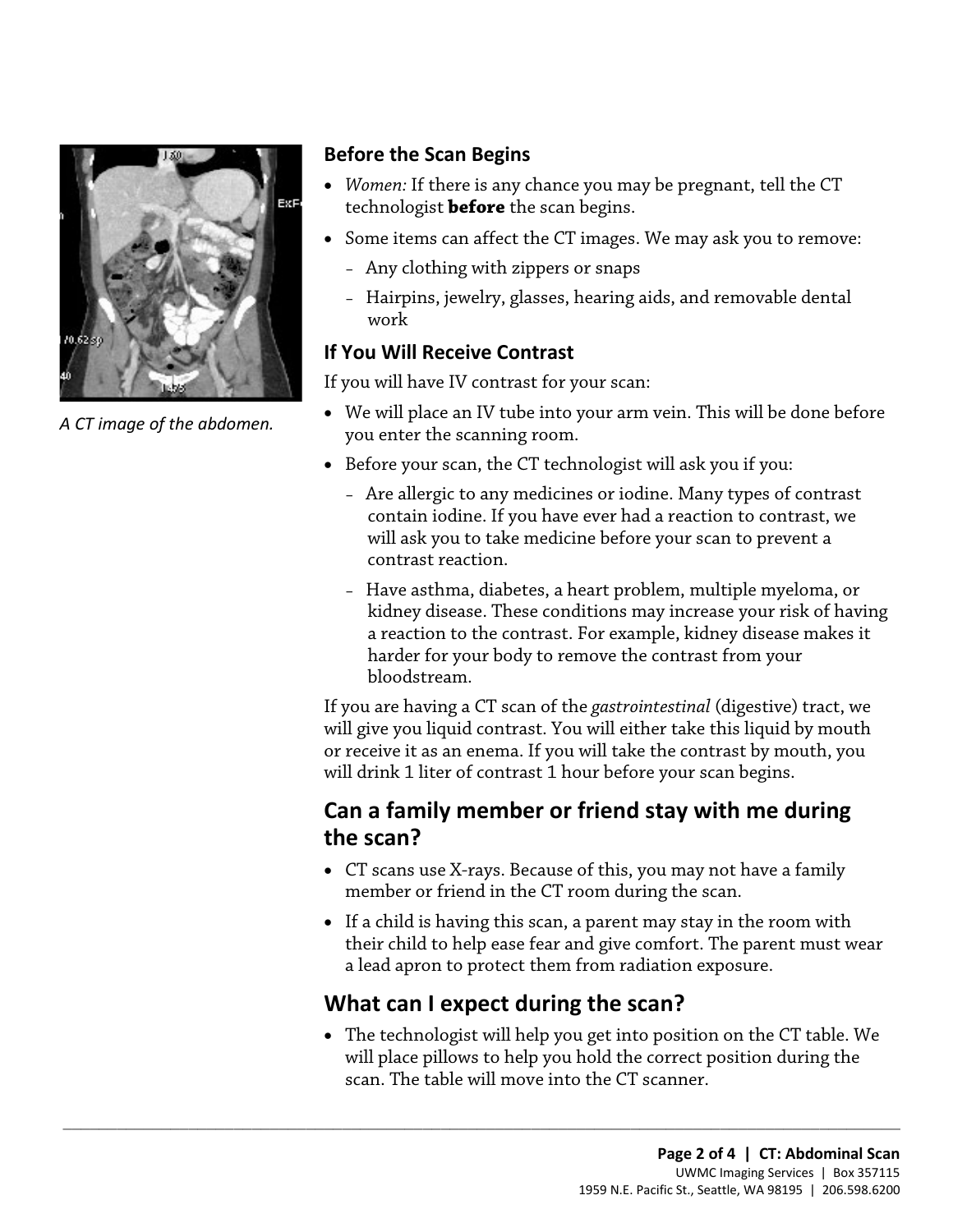- The technologist will then leave the room. You will be alone in the room during the scan. The technologist can see, hear, and speak with you through an intercom at all times.
- You must lie still while the table moves into the center of the scanner. You must also hold still when the scans are being done. Holding still during the scan results in the best CT pictures.
- For the first few scans, the table will move quickly through the scanner. These first scans make sure we have the right starting position. For the rest of the scans, the table moves more slowly.
- If you are having IV contrast, it will be given to you at this time.
- A CT abdominal scan usually takes 5 to 30 minutes. When the scan is over, we may ask you to wait while we check the images. If needed, we may take more scans.

# **What will I feel during the scan?**

- CT scans do not cause pain. You may feel some discomfort from having to hold still during the scan.
- If you receive **IV contrast** for your scan:
- meeded, we may take more scans.<br> **What will I feel during the scan?**<br>
 CT scans do not cause pain. You may feel some discomfort from<br>
having to hold still during the scan.<br>
 If you receive **IV contrast** for your scan:<br>
 – You may feel warm or flushed when the contrast is injected. You may also have a metallic taste in your mouth. These reactions are normal. They should ease within 1 to 2 minutes.
	- If you take the contrast by mouth, you may find the taste mildly unpleasant.
	- We may give you the contrast by enema if the scan includes your colon.
	- Once in a while, a patient gets itching and hives for up to a few hours after receiving contrast. Tell us if this happens to you and we will give you medicine to treat the symptoms.
	- If you start to feel light-headed or short of breath during the scan, tell us **right away**. You may be having an allergic reaction to the contrast. A doctor or nurse will be nearby during the scan to help, if needed.

# **What should I do after the scan?**

 $\_$  ,  $\_$  ,  $\_$  ,  $\_$  ,  $\_$  ,  $\_$  ,  $\_$  ,  $\_$  ,  $\_$  ,  $\_$  ,  $\_$  ,  $\_$  ,  $\_$  ,  $\_$  ,  $\_$  ,  $\_$  ,  $\_$  ,  $\_$  ,  $\_$  ,  $\_$  ,  $\_$  ,  $\_$  ,  $\_$  ,  $\_$  ,  $\_$  ,  $\_$  ,  $\_$  ,  $\_$  ,  $\_$  ,  $\_$  ,  $\_$  ,  $\_$  ,  $\_$  ,  $\_$  ,  $\_$  ,  $\_$  ,  $\_$  ,

If you had contrast for the scan, drink lots of fluids to help your kidneys flush the contrast from your body.